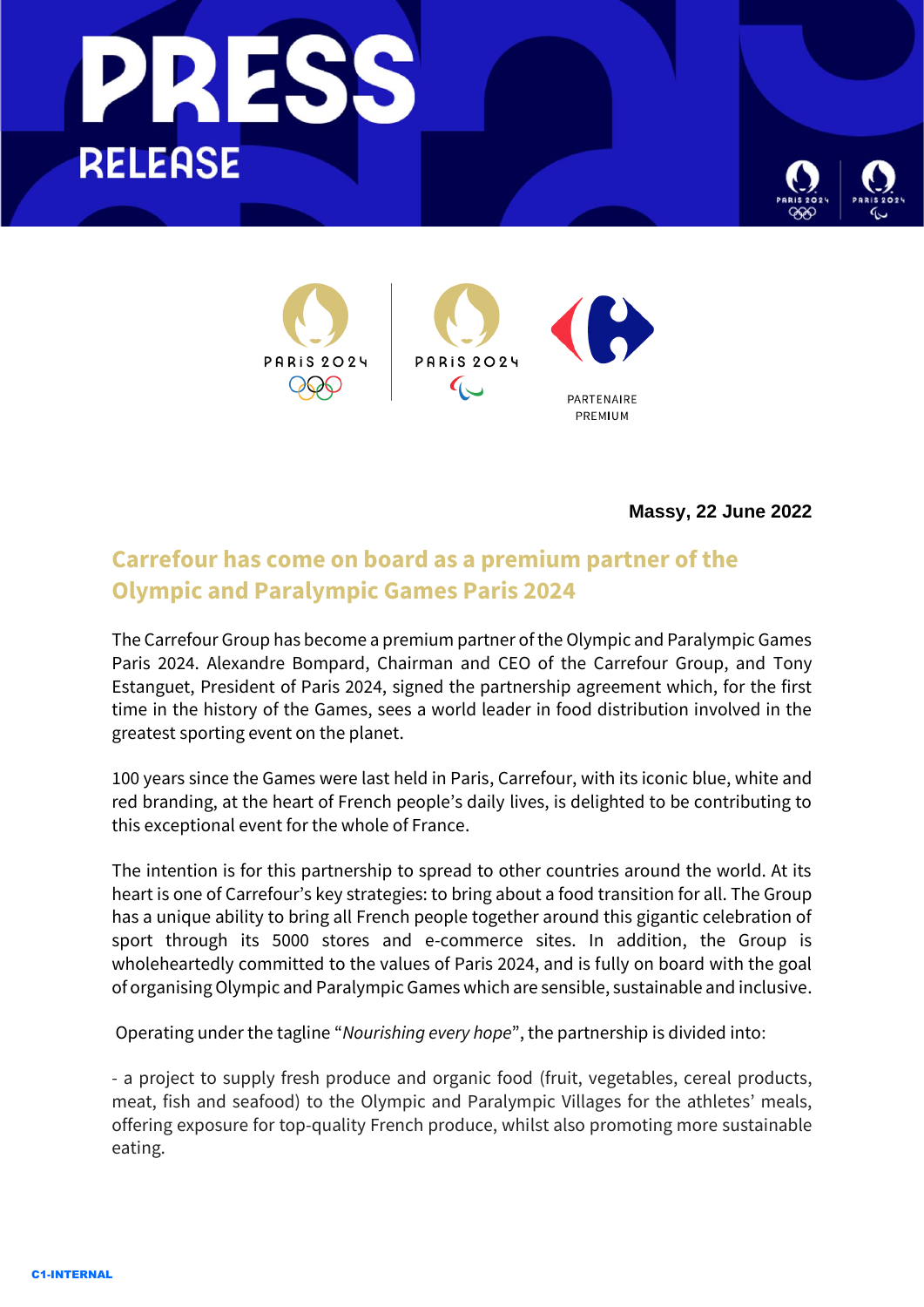- a branding project which, through the values of sport, promotes health through diet, the value of work, social betterment and inclusion;

- a business project involving all our partners and franchisees, raising awareness of disability, nutrition, health at work through sport, etc.

- a commercial project, involving numerous promotions. Carrefour will develop exclusive collections in a wide range of official products licensed by Paris 2024 (clothing, stationery, back-to-school collections, etc.).

Alexandre Bompard, Chairman CEO of the Carrefour Group, said: "*Soon, the heart of our country will be beating to the rhythm of the Olympic and Paralympic Games Paris 2024. It will be a historic event for all French people, with the eyes of the entire world fixed on Paris. With its popular presence, its 5000 stores in France, and its blue, red and white logo, the Carrefour Group wishes firmly to contribute to the success of this huge celebration of sport, help all French people to take part, and associate our brand with the marvellous values of Paris 2024. It is with great pride that the Carrefour's 150,000 employees in France take part in this adventure.*"

Tony Estanguet, President of Paris 2024, adds: "*By welcoming Carrefour on board with the adventure that is the Olympic and Paralympic Games, Paris 2024 is reaffirming its desire to organise Games that are helpful to people and closely involved with their lives. Being among the largest networks of local businesses in France, Carrefour will help bring the magic of the Games to life for French people. Sport, health, commitment to healthy and sustainable eating, and inclusion: Carrefour shares our values and our desire to leave a legacy which is useful to society*."

## **About the Carrefour Group**

*With a multi-format network of over 13,000 stores in nearly 40 countries, the Carrefour Group is one of the world's leading food retailers. Carrefour had a turnover of €81.2 billion in 2021. Its network of integrated stores employs over 370,000 people, helping make Carrefour the world leader in the food transition for all. Every day, they provide quality food, accessible everywhere are for a reasonable price. Globally, over 500,000 people work for the Carrefour brand. For more information, see [www.carrefour.com,](http://www.carrefour.com/) Twitter [\(@GroupeCarrefour\)](https://twitter.com/groupecarrefour) and LinkedIn [\(Carrefour\)](https://www.linkedin.com/company/carrefour/?originalSubdomain=fr).*

## **About Paris 2024**

*The mission of the Olympic and Paralympic Games Paris 2024 Organising Committee, in accordance with the host city contract signed between the International Olympic Committee (IOC), the Comité National Olympique et Sportif Français (CNOSF – French National Olympic and Sporting Committee) and the Ville de Paris municipal authorities, is to plan, organise, fund and deliver the Olympic and Paralmypic Games Paris in 2024.* 

*The Olympic and Paralympic Games are the greatest sporting event in the world, with unparalleled media impact. They bring together 10,500 Olympic athletes and 4,350 Paralympic athletes, respectively from 206 and 182 delegations, across five continents. They are watched by over 13 million spectators and 4 billion television viewers across the world, across a total of over 100,000 hours of TV broadcasting. They are*